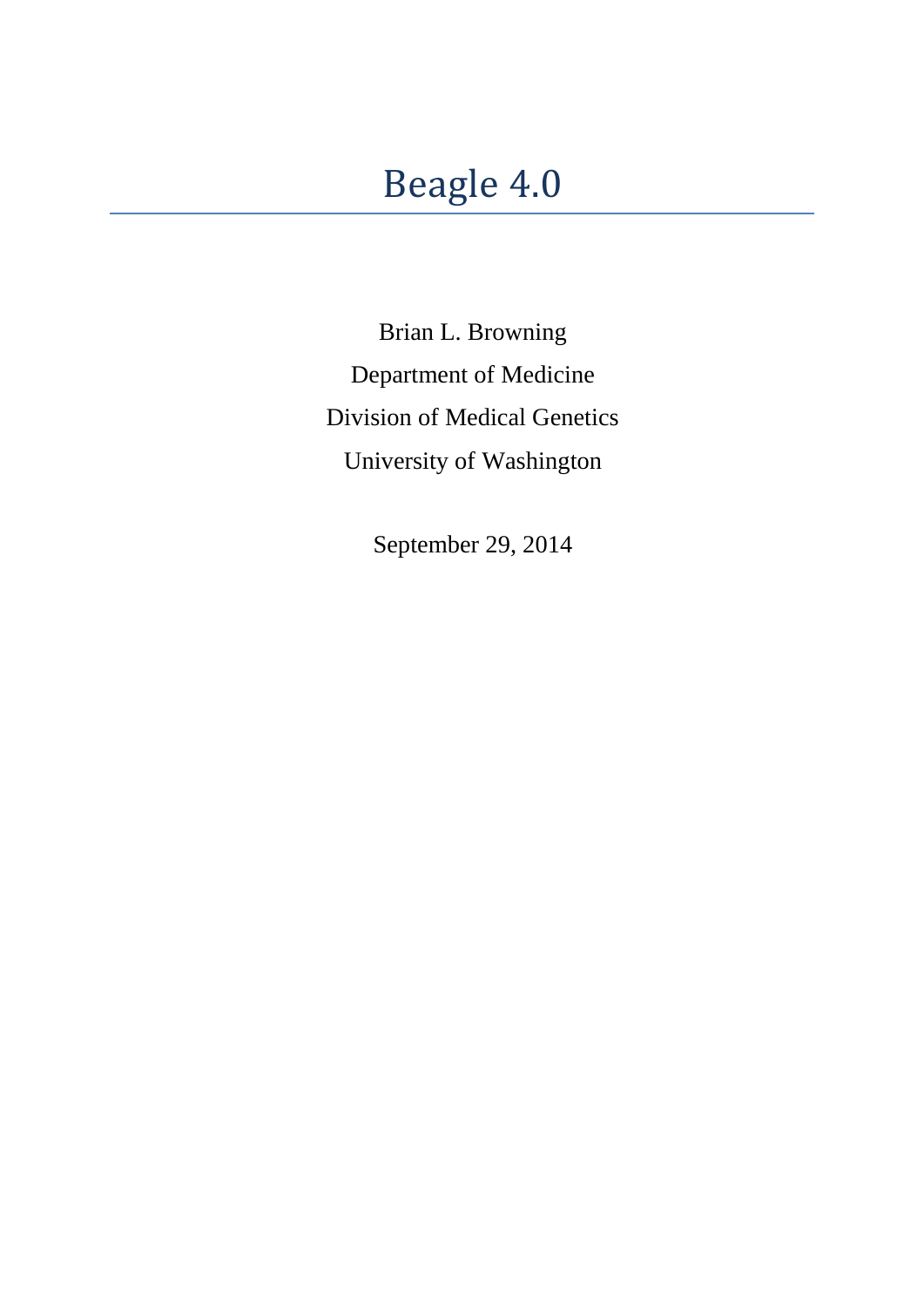# <span id="page-1-0"></span>**Contents**

|  | 2.1 |  |  |  |
|--|-----|--|--|--|
|  |     |  |  |  |
|  | 2.3 |  |  |  |
|  |     |  |  |  |
|  |     |  |  |  |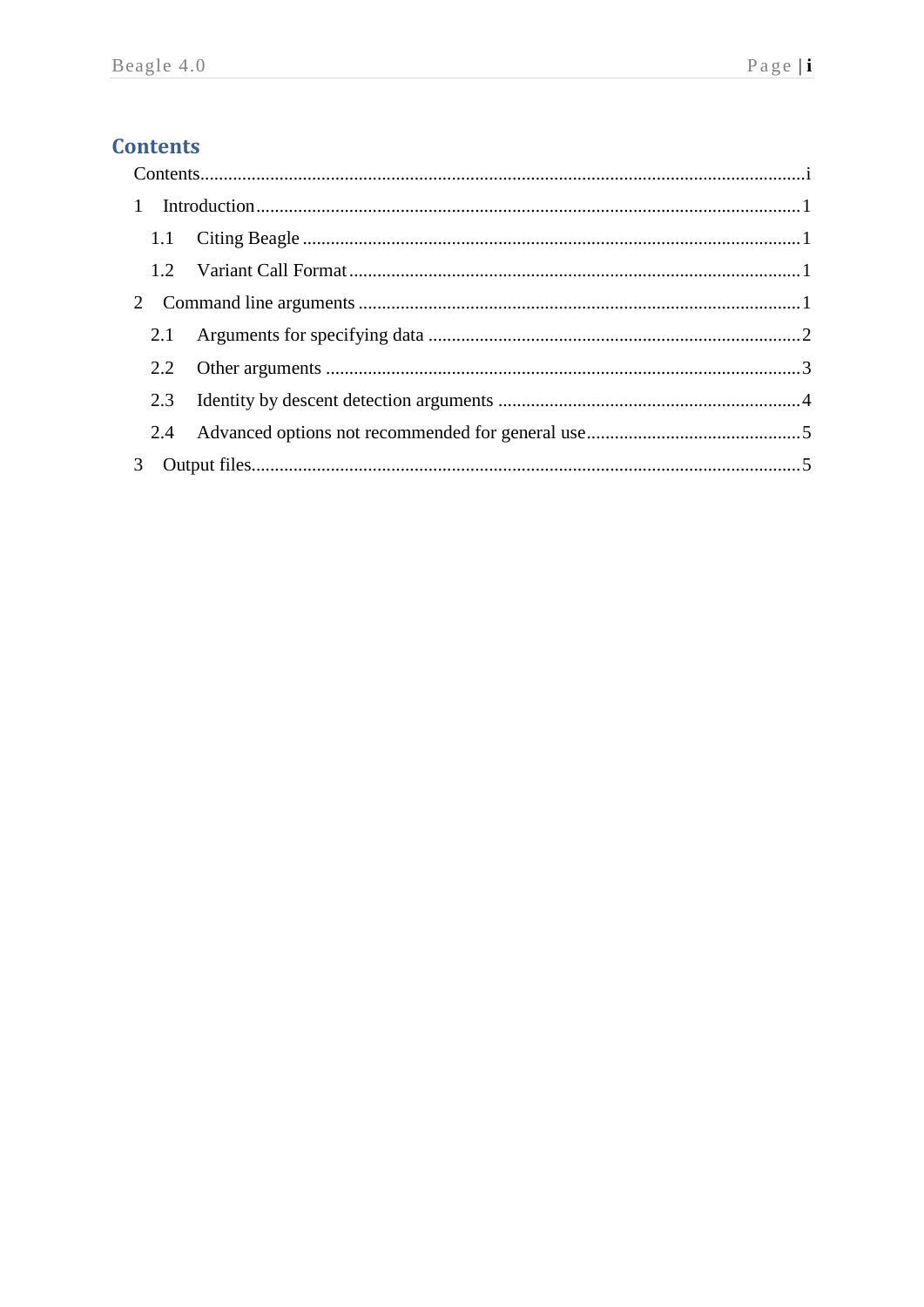## <span id="page-2-0"></span>**1 Introduction**

Beagle version 4.0 performs genotype calling, haplotype estimation, imputation of ungenotyped markers, homozygosity-by-descent (HBD) segment detection and identity-bydescent (IBD) segment detection.

Beagle 4.0 requires a Java interpreter (version 1.7 or later). Type "java –version" at the command line prompt to check if a java interpreter is installed on your system. A Java interpreter can be downloaded from **[www.java.com](file:///C:/Users/browning/SkyDrive/Documents/My%20Articles/Word/Beagle%204%20docs/www.java.com)**.

The Beagle software program is freely available. Version 4 is under active development. The current version 4 release is posted on the Beagle web site:

<http://faculty.washington.edu/browning/beagle/beagle.html>

## <span id="page-2-1"></span>**1.1 Citing Beagle**

If you use Beagle and publish your analysis, please report the program version and cite the following publication:

> S R Browning and B L Browning (2007) Rapid and accurate haplotype phasing and missing data inference for whole genome association studies by use of localized haplotype clustering. Am J Hum Genet 81:1084-97. [doi:10.1086/521987](http://dx.doi.org/10.1086/521987)

Beagle 4.0's Refined IBD algorithm is described in:

B L Browning and S R Browning (2013) Improving the accuracy and efficiency of identity by descent detection in population data. Genetics 194(2):459-71. [doi:10.1534/genetics.113.150029](http://dx.doi.org/10.1534/genetics.113.150029)

Beagle's Refined IBD algorithm uses the GERMLINE algorithm to detect candidate IBD segments. The GERMLINE algorithm is described in:

A Gusev, J K Lowe, M Stoffel, M J Daly, D Altshuler, J L Breslow, J M Friedman, I Pe'er (2009) Whole population, genome-wide mapping of hidden relatedness. Genome Res 19(2):318-26. [doi:10.1101/gr.081398.108](http://dx.doi.org/10.1101/gr.081398.108)

#### <span id="page-2-2"></span>**1.2 Variant Call Format**

Beagle uses [Variant Call Format](http://faculty.washington.edu/browning/beagle/intro-to-vcf.html) (VCF) 4.2 for input and output file. VCF files can be manipulated and analysed with [VCFtools,](http://vcftools.sourceforge.net/) [PLINK/SEQ,](http://atgu.mgh.harvard.edu/plinkseq/) and the [Beagle Utilities.](http://faculty.washington.edu/browning/beagle_utilities/utilities.html)

Beagle assumes that any file that has a name ending in ".gz" is compressed with gzip or bgzip. Output VCF files are compressed with bgzip and can be uncompressed with the unix gunzip program.

X chromosome: At present, version 4 requires haploid male X-chromosome genotypes to be coded as homozygous diploid genotypes. In the current version, the only parent-offspring relationships with a male offspring that can be included in a pedigree file are motheroffspring duos having a male offspring.

## <span id="page-2-3"></span>**2 Command line arguments**

To run Beagle version 4, enter the following command at the computer prompt: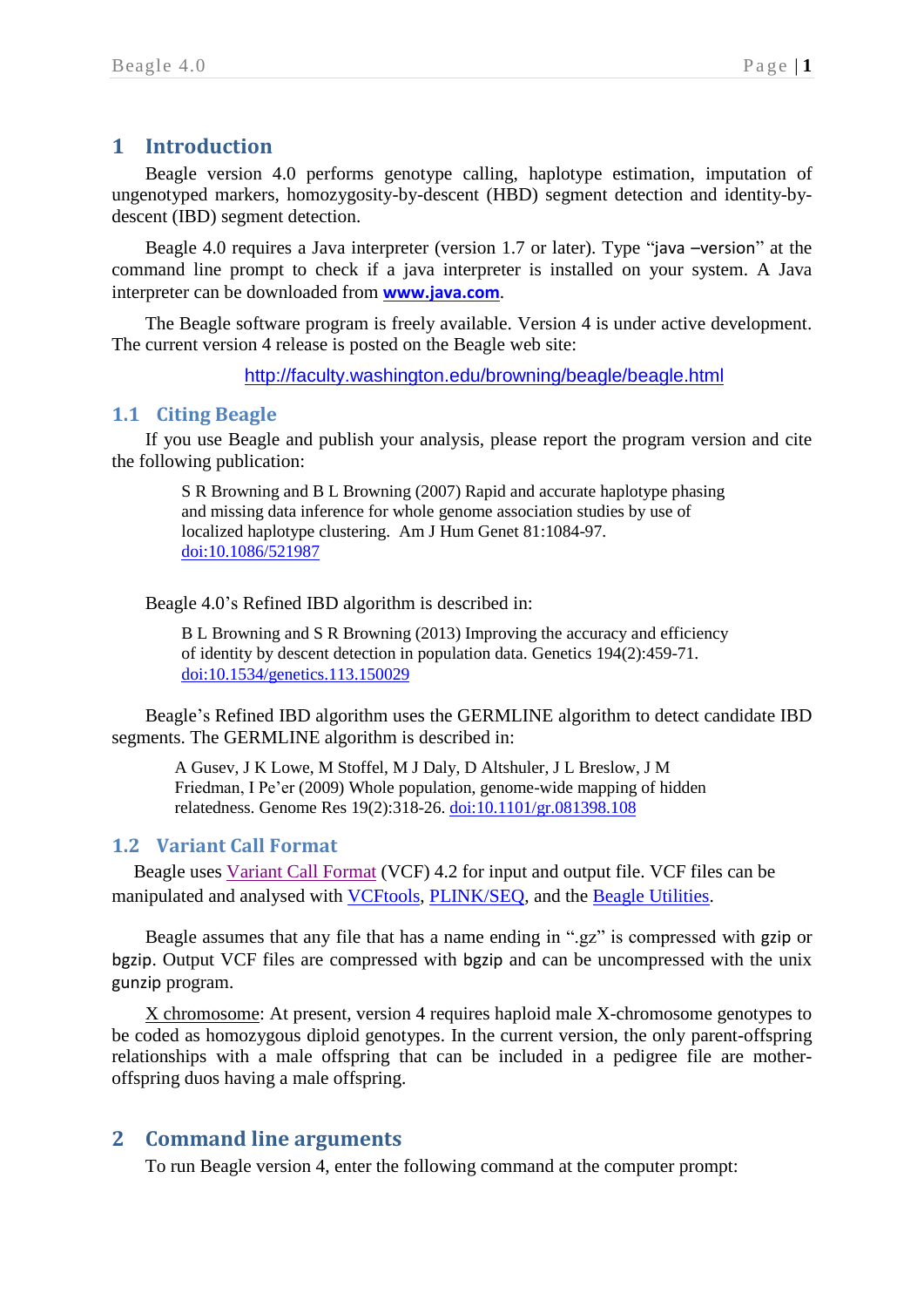## java –Xmx[Mb]m –jar beagle.jar [arguments]

where [Mb] is the maximum number of megabytes of memory allowed for the analysis (e.g. – Xmx3000m) and [arguments] is a space separated list of arguments. Each argument has the format **parameter=value**. There is no white-space between the parameter and **=** or between **=** and the value. Large data sets with thousands of samples may need several gigabytes of memory.

There are only two required command line arguments: a **gt, gl** or **gtgl** argument to specify the input file and an **out** argument to specify the output file prefix. All other command line arguments are optional.

Parent-offspring relationships can be specified and modelled by use of the **ped** parameter.

Use the **gtgl** argument if some samples have genotypes at some variants and have genotype likelihoods at other variants.

A reference panel can be specified with the **ref** parameter. All genotypes in the reference panel must be non-missing and phased. If your reference data has unphased or missing genotypes, you can create a phased reference panel by running Beagle on the unphased reference data (use the **gt** argument).

Use of a population-matched reference panel can increase analysis accuracy. Corresponding variants in the reference and target VCF files must have identical CHROM, POS, REF, and ALT fields. Before using a reference panel, you may need to run the [conform-gt](http://faculty.washington.edu/browning/conform-gt.html) program to adjust the genomic position, allele order and chromosome strand of the variants in your data to match the reference panel.

When a reference panel is used, it determines the variants included in the analysis. Variants absent from the reference panel are excluded. Variants in the reference panel that are absent in your data will be imputed. Use the **impute=false** argument if you do not wish to impute variants that are absent in your data. If you are imputing into a pre-phased target data which have no missing alleles then use the parameters **usephase=true burnin-its=0 phaseits=0**, and do not use the **ped=** parameter.

For IBD detection, use the **ibd=true** option. For best results, you may also need to use the **ibdtrim** argument.

## <span id="page-3-0"></span>**2.1 Arguments for specifying data**

**gt=**[file] specifies a VCF file containing a GT (genotype) format field for each marker.

- **gl=**[file] specifies a VCF file containing a GL or PL (genotype likelihood) format field for each marker. If both GL and PL format fields are present for a sample, the GL format will be used. See also the **maxlr** parameter.
- **gtgl=**[file] specifies a VCF file containing a GT, GL or PL (genotype likelihood) format field for each marker. The GT field is used if the GT field is present and the genotype is non-missing; otherwise, the GL or PL field is used. If both GL and PL format fields are present for a sample, the GL format will be used. See also the **maxlr** parameter.
- **ref=**[file] specifies a reference VCF file containing additional samples and phased genotypes for each marker. See also the **impute** parameter.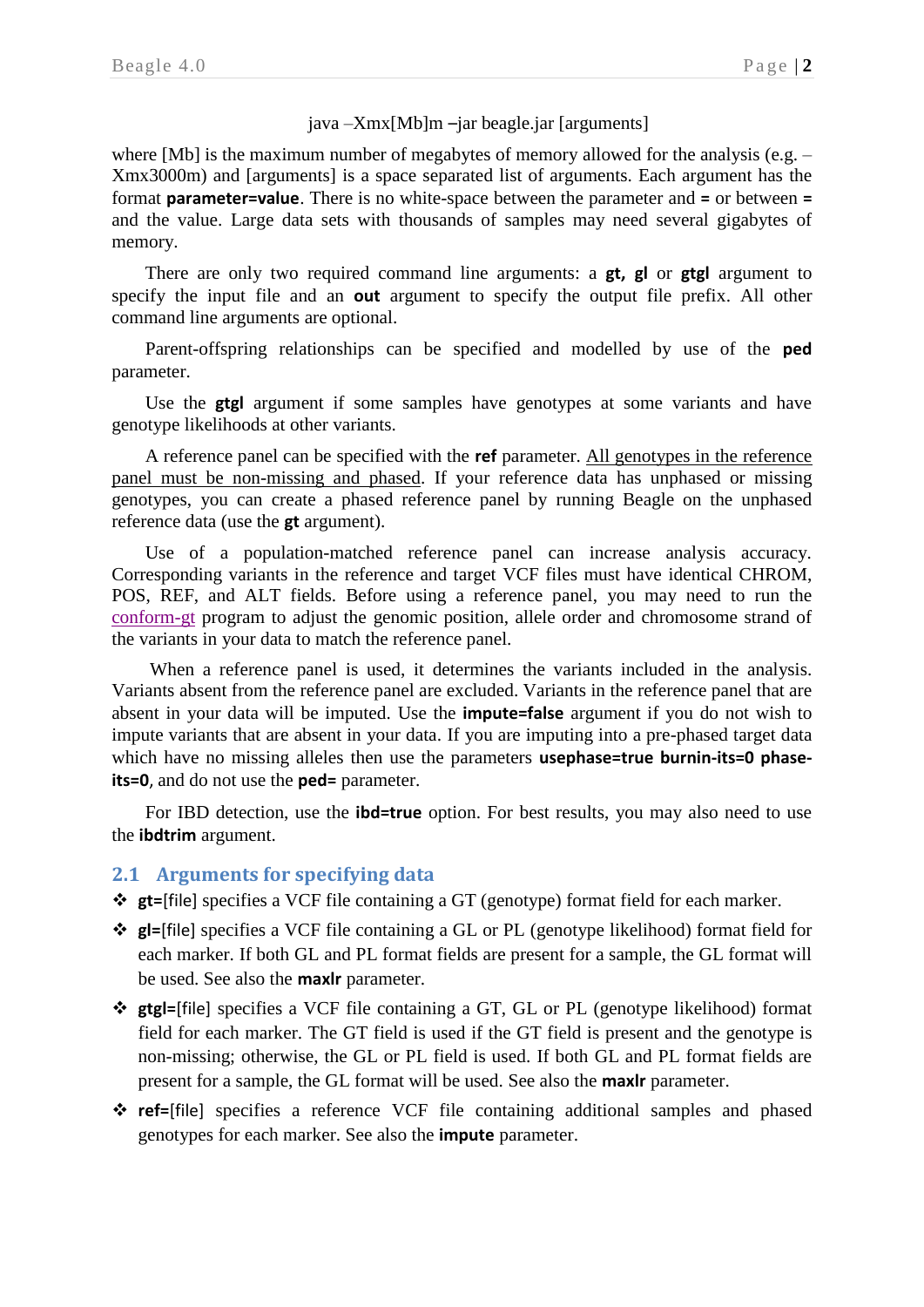- **ped=**[file] specifies a Linkage-format pedigree file for specifying family relationships. The pedigree file has one line per individual. The first 4 white-space delimited fields of each line are 1) pedigree ID, 2) individual ID, 3) father's ID, and 4) mother's ID. A "0" is used in column 3 or 4 if the father or mother is unknown. The individual IDs are required to be unique. Beagle uses the data in columns 2-4 to identify parent-offspring duos and trios in the input data. Any or all columns of the pedigree file after column 4 may be omitted. See also the **duoscale** and **trioscale** parameters.
- **out=**[prefix] specifies the output filename prefix. The prefix may be an absolute or relative filename, but it cannot be a directory name.
- **impute=**[true/false] specifies whether variants that are present in the reference panel but absent in your data will be imputed (default: **impute=true**). This option has no effect if the **ref** parameter is not used.
- **excludesamples=**[file] specifies a file containing non-reference samples (one sample per line) to be excluded from the analysis and output files.
- **excludemarkers=**[file] specifies a file containing markers (one marker per line) to be excluded from the analysis and the output files. An excluded marker identifier can either be an identifier from the VCF record's ID field or genomic coordinates in the format: CHROM:POS.
- **chrom=**[chrom:start-end] specifies a chromosome or chromosome interval using a chromosome identifier in the VCF file and the starting and ending positions of the interval. The entire chromosome, the beginning of the chromosome, and the end of a chromosome can be specified by **chrom**=[chrom], **chrom=**[chrom:-end], and **chrom=**[chrom:start-] respectively.
- **maxlr=**[number ≥ 1] specifies the maximum likelihood ratio (default: **maxlr=5000**) at a genotype. If **M** is the maximum of the likelihoods of each possible genotype, any likelihood that is less than (**M /maxlr**) is set to 0.0 to improve computational efficiency. If enforcement of the maximum likelihood ratio would causes Mendelian inconsistency in a parent-offspring duo or trio, the maximum likelihood is not enforced for that marker in the duo or trio.

## <span id="page-4-0"></span>**2.2 Other arguments**

- **nthreads=**[positive integer] specifies the number of threads of execution to use during haplotype sampling (default: **nthreads=1**).
- **window=**[positive integer] specifies the number of markers to include in each sliding window (default: **window=50000**). The **window** parameter must be at least twice as large as the **overlap** parameter. The **window** parameter controls the amount of memory used in the analysis.
- **overlap=**[positive integer] specifies the number of markers of overlap between sliding windows (default: **overlap=3000**). For human data, I suggest that the overlap be set to the typical number of markers in 0.5 cM (when **ibd=false**) or 1.5 cM (when **ibd=true**).
- **gprobs=**[true/false] specifies whether a GP (genotype probability) format field will be included in the output VCF file (default: **gprobs=true**).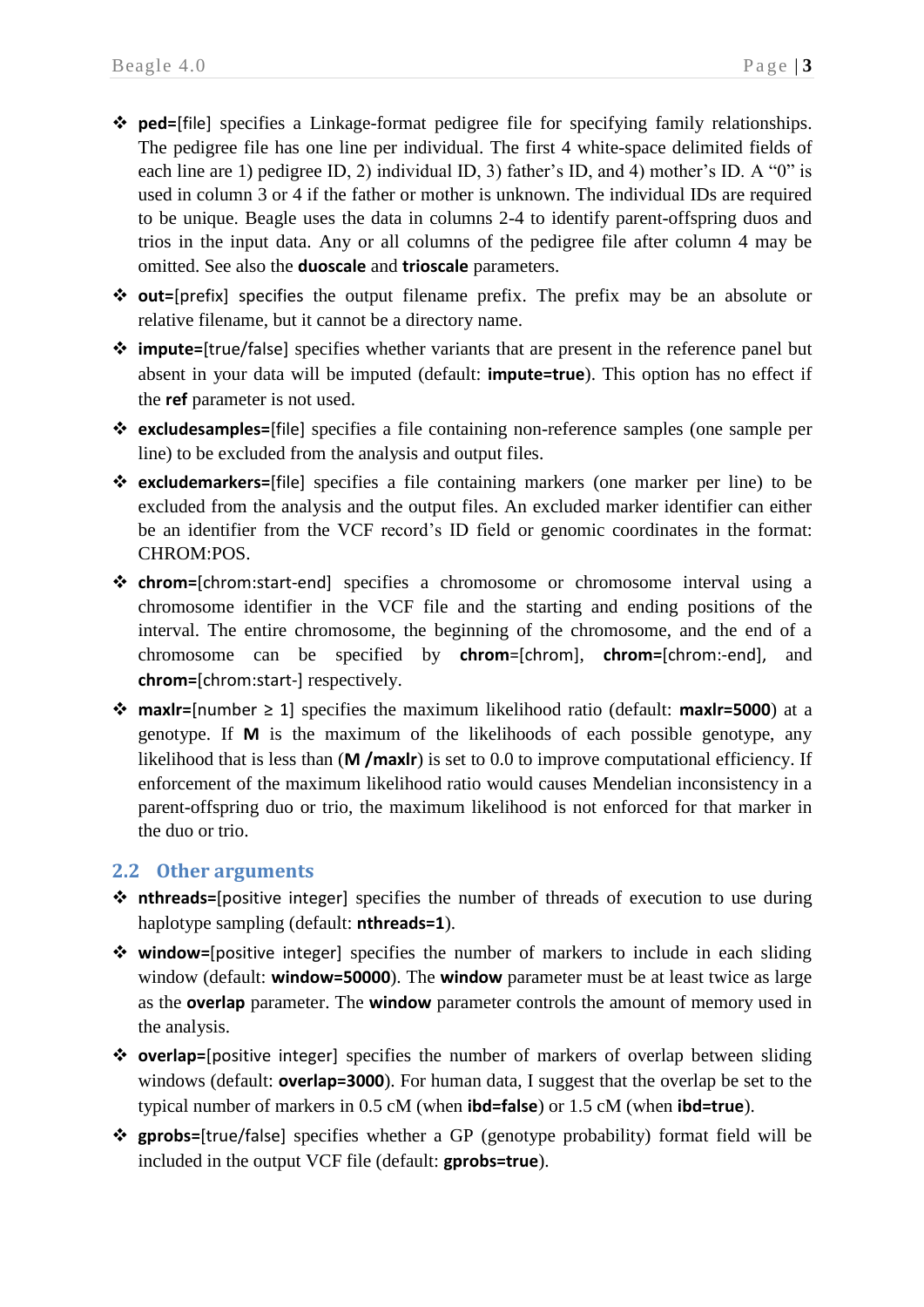- **usephase=**[true/false] specifies whether to use phase information in GT format fields for individuals in the input file specified with the **gt** or **gtgl** argument (default: **usephase=false**). If **usephase=false**, the allele order at heterozygous genotypes will be randomized at the start of the analysis. Input phase is used only for individuals who are not part of a genotyped parent-offspring duo or trio (see the **ped** parameter).
- **seed=**[integer] specifies the random number generator seed (default: **seed=-99999**).
- **singlescale=**[positive number] specifies the model scale parameter when sampling haplotypes for unrelated individuals (default: **singlescale=0.8**). Increasing the **singlescale** parameter trades reduced single phasing accuracy for reduced run-time.
- **duoscale=**[positive number] specifies the model scale parameter when sampling haplotypes for parent-offspring duos (default: **duoscale=1.0**). Increasing the **duoscale** parameter trades reduced duo phasing accuracy for reduced run-time.
- **trioscale=**[positive number] specifies the model scale parameter when sampling haplotypes for parent-offspring trios (default: **trioscale=1.0**). Increasing the **trioscale** parameter trades reduced trio phasing accuracy for reduced run-time.

Note regarding **singlescale, duoscale, and trioscale** parameters. The model scale parameters control the model complexity and are normally left at their default values to achieve highest accuracy. However, if the sample size is extremely large or if genotype likelihoods are used, it may be necessary to increase one or more scale parameters to obtain reasonable computation times. For example if the output log file shows that computation time is excessively long when sampling haplotypes for trios, the **trioscale** parameter can be increased to reduce this computation time. Increasing a scale factor from 1 to r will typically decrease computation time by a factor of approximately  $r^2$  when sampling haplotypes. Computation time scales approximately linearly in the number of markers, and total computation time can be estimated from a pilot study of  $\sim$ 5000 markers.

- **burnin-its=**[non-negative integer] specifies the number of initial burn-in iterations (default: **burnin-its=5**).
- **phase-its=**[non-negative integer] specifies the number of iterations for estimating genotype phase (default: **phase-its=5**). Increasing this parameter will typically increase genotype phase accuracy.
- **impute-its=**[non-negative integer] specifies the number of iterations for estimating genotypes at ungenotyped markers (default: **impute-its=5**). Increasing this parameter (up to ~10 iterations) will typically increase genotype imputation accuracy.

## <span id="page-5-0"></span>**2.3 Identity by descent detection arguments**

- **ibd=**[true/false] specifies whether IBD analysis will be performed (default: **ibd=false**).
- **ibdlod=**[non-negative integer] specifies the minimum LOD score for reported IBD (default: **ibdlod=3.0**).
- **ibdscale=**[non-negative number] specifies the scale parameter used to build the haplotype frequency model for IBD analysis. If no **ibdscale** parameter is specified the scale